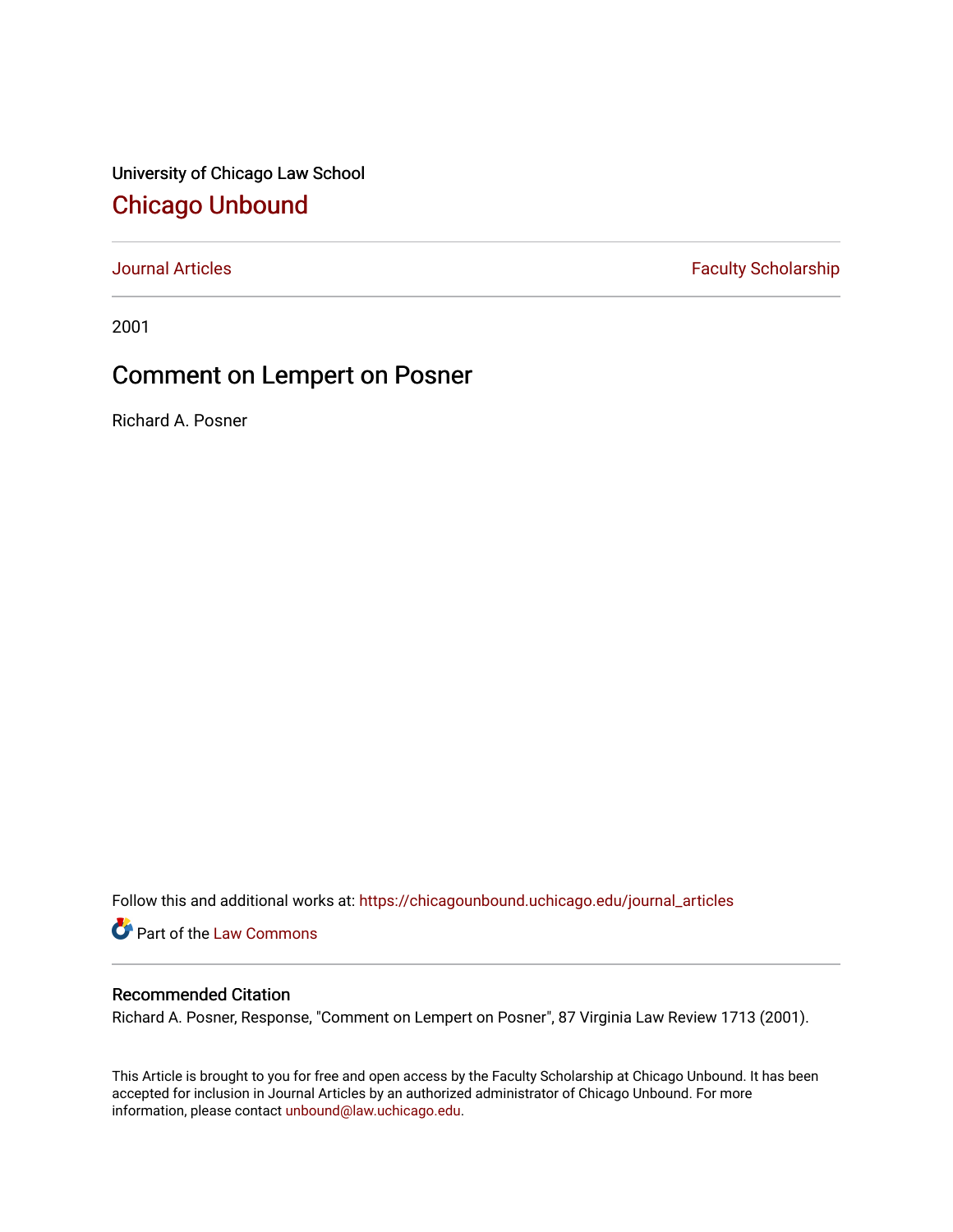## COMMENT ON LEMPERT ON POSNER

### *Richard A. Posner\**

Richard A. 1 osher<br> **R** ICHARD Lempert is a distinguished evidence scholar, one on<br> **R** release model Indied in my extints in the Stanford I am Banjam  $\blacksquare$  whose work I relied in my article in the *Stanford Law Review*, which forms the text for his conference paper.<sup>2</sup> His paper, critical but courteous, does me the honor of taking my article seriously and makes a number of nice points-for example, on the cost profile of discovery,<sup>3</sup> on the Weitzman search model,<sup>4</sup> on harmless error,<sup>5</sup> and on the hearsay exception for records.<sup>6</sup> He also improves on my economic analysis of the bus case.'

I shall turn presently to the areas of our disagreement, which are many. But let me begin by remarking the defensive note that his paper sounds, the note of legal specialists defending their domain against invasion by economists or, worse, by lawyers who think like economists or, most irritatingly, by lawyers whose professional experience makes it difficult to dismiss what they have to say in the vein of economics as the ravings of a completely ignorant outsider to whichever field of law they want to put under the economic mi-

**I** Richard A. Posner, An Economic Approach to the Law of Evidence, 51 Stan. L. Rev. 1477 (1999) [hereinafter Posner, Law of Evidence]. I have republished the article in slightly different form as chapters eleven and twelve of my book *Frontiers of Legal*

<sup>2</sup> Richard Lenipert, The Economic Analysis of Evidence Law: Common Sense on Stilts, 87 Va. L. Rev. 1619 (2001).

**1** Lempert, supra note 2, at 1675-77, esp. n.162.

#### 1713

**<sup>\*</sup>** Judge, U.S. Court of Appeals for the Seventh Circuit; Senior Lecturer, University of Chicago Law School. This is the slightly revised text of the comment that I gave on Richard Lempert's paper, "The Economic Analysis of Evidence Law: Common Sense on Stilts," at the February **23,2001** conference at the University of Virginia School of Law on "New Perspectives on Evidence."

**<sup>-</sup>** Lempert, supra note 2, at 1641-42. 4 Id. at 1642-43; Posner, Law of Evidence, supra note **1,** at 1482.

**<sup>6</sup>** *Id.* at 1686-88.

**<sup>7</sup> Id.** at 1671-72. He is mistaken, however, to argue that Company *A* will have no greater incentive to be careful (if it is liable for all the accidents on the bus route) because its taking care will not affect the number of *B's* accidents, for which, by hypothesis, *A* is liable. But precautions will affect the total number of accidents, and therefore *A's* aggregate liability. Nor is it correct that *A's* best response is to reduce the number of buses it runs on the route to the number run by *B.* **A** better response would be to reduce the number of buses it runs to one less than B's; but of course *B* will respond in kind, and eventually neither company will run any buses.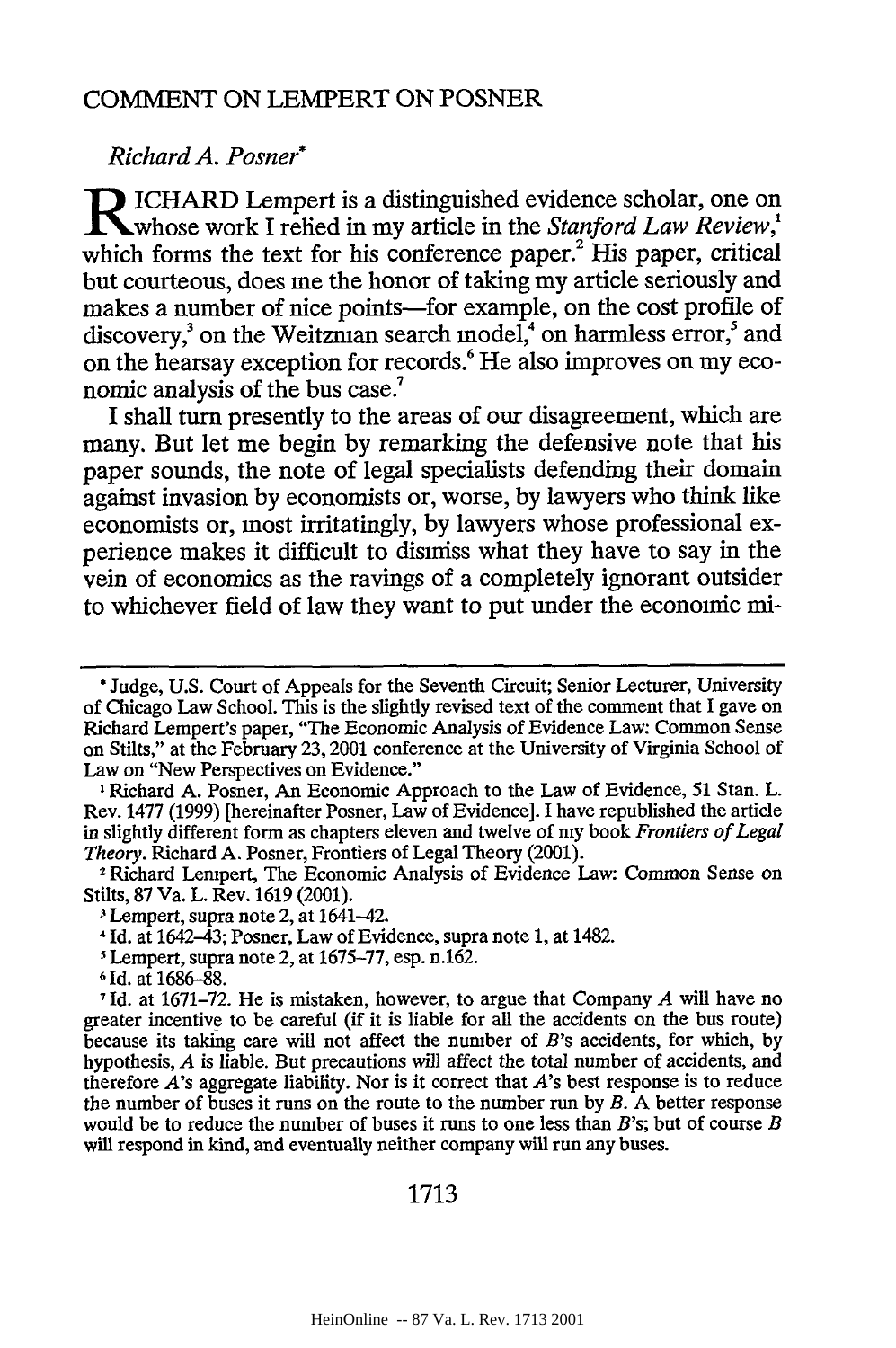croscope. I am not an expert on evidence, as Lempert is, but I have taught evidence, and in addition to reviewing evidentiary rulings in my normal capacity as an appellate judge, I have even presided at jury trials and made such rulings.<sup>8</sup> Lempert wishes to extrapolate from the flaws he finds in my article to the utter hopelessness of trying to apply economics to the law of evidence. Such predictions about the doomed future of economic analysis of law have a long and amusing history

Lempert's defensiveness takes an extreme form when he argues that economists cannot do anything distinctive unless dealing with monetizable variables and that economic analysis of evidence has no future because conservative foundations are not interested in financing it.<sup>10</sup> These points are unsound quite apart from the fact that the very conference for which Lempert's paper and my comment were prepared was sponsored by the Olin Foundation! The idea that economic analysis of law owes its success to foundation support, implying that other interdisciplinary fields of law owe their lack of success to lack of foundation support, is particularly unconvincing. Foundation or government grants are indeed vital in many areas of natural science and some areas of social science, but they are not vital to research conducted in law schools or to purely theoretical investigations by economists. The considerable empirical work on evidence to which I refer in my article suggests that there

**<sup>8</sup>** My experience as an occasional trial judge leads me to disagree with Lempert's statement that "[e]vidence rules are intended to be applied, not bargained around." Id. at 1634. Most lawyers and judges have quite a relaxed sense of the rules of evidence, often ignoring them by tacit agreement and not only in bench trials.

**<sup>9</sup>** See, e.g., Owen M. Fiss, The Law Regained, 74 Cornell L. Rev. 245, 245 (1989) ("[L]aw and economics **...** seems to have peaked."); Morton J. Horwitz, Law and Economics: Science or Politics?, 8 Hofstra L. Rev. 905, 905 (1980) ("I have the strong feeling that the economic analysis of law has 'peaked out' as the latest fad in legal scholarship."). But see Bryant G. Garth, Strategic Research in Law and Society, 18 Fla. St. U. L. Rev. 57,59 (1990) ("[L]aw and economics represents the one example of a social science that has successfully found a place at the core of the legal arguments made in courts, administrative agencies, and other legal settings."); Robert W. Gordon, Lawyers, Scholars, and the "Middle Ground," 91 Mich. L. Rev. 2075,2083-85 (1993) (stating at one point that "the methods of law-and-economics scholars, especially those of the Chicago school.... marched upon and occupied huge areas of legal decision making, especially in the federal executive, and... infiltrated many areas of judicial doctrine as well").

<sup>&</sup>lt;sup>10</sup> Lempert, supra note 2, at 1628, 1636-38. The first of these points, however, is considerably toned down in the current version of his paper.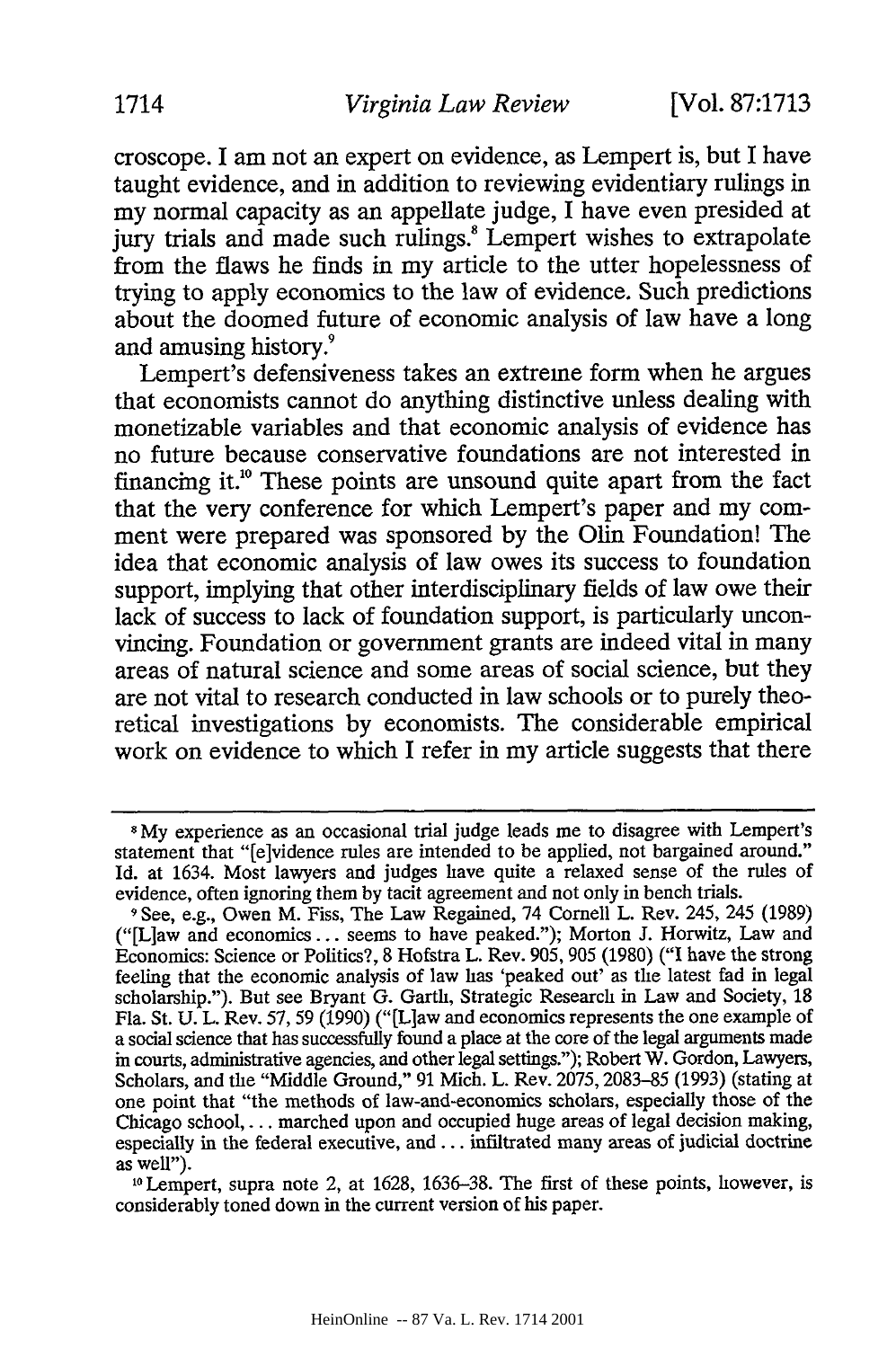is no shortage of funding for empirical legal research in the area of Lempert's interests. I add that a number of law schools, including I believe Lempert's own, have well-funded law and economics programs, the funding for which is not earmarked to (or away from) particular areas of law.

When Lempert says that "evidence scholars have shown themselves to be quite skilled at imagining and manipulating plausible world states,<sup>""</sup> I sense a premature air of self-congratulation. He says that "evidence scholarship... aims at practical application,"<sup>12</sup> which is surely the right aim, but he gives no examples of any recent successes of that scholarship ("recent" because I do not want to be thought to doubt the impact of Wigmore) in changing the law of evidence. When he says that few evidence teachers can understand math, I am moved to observe that teachers who can understand Bayes' Theorem can understand the math used in the economic analysis of evidence law; that his argument is akin to saying that since most economic analysis of law is written in English, foreigners cannot be expected to pay attention to it; that it is shocking that any modem evidence professor does not know at least the rudiments of statistical analysis, given the growing importance of statistical evidence in litigation; and that it is time that law professors began to be embarrassed about suffering from math block.

Lempert chides me, albeit gently, for discussing "areas that evidence scholars regard as neighboring kingdoms"<sup>3</sup> (such as the parol evidence rule)—as if that mattered. His use of the word "kingdoms" is revealing. One senses an effort to police the boundaries of his field against invasion by economic imperialists who he fears seek to conquer his own kingdom.

He is right to point out that many of the insights of economics are commonsensical. But he rides this horse too hard."4 Common sense and economics are not interchangeable. What is called "common sense" is a mass of insights that is very loose, imprecise, and unstructured, and is often just another name for prejudice and complacency. I smell complacency when Lempert says that it "is not surprising" that "jurors perform well in the absence of financial

**<sup>11</sup>** Id. at 1633.

**<sup>12</sup>**Id. at 1635.

<sup>&</sup>lt;sup>13</sup> Id. at 1640.

<sup>1</sup> 4 E.g., id. at 1653, 1655. The title of his paper says it all.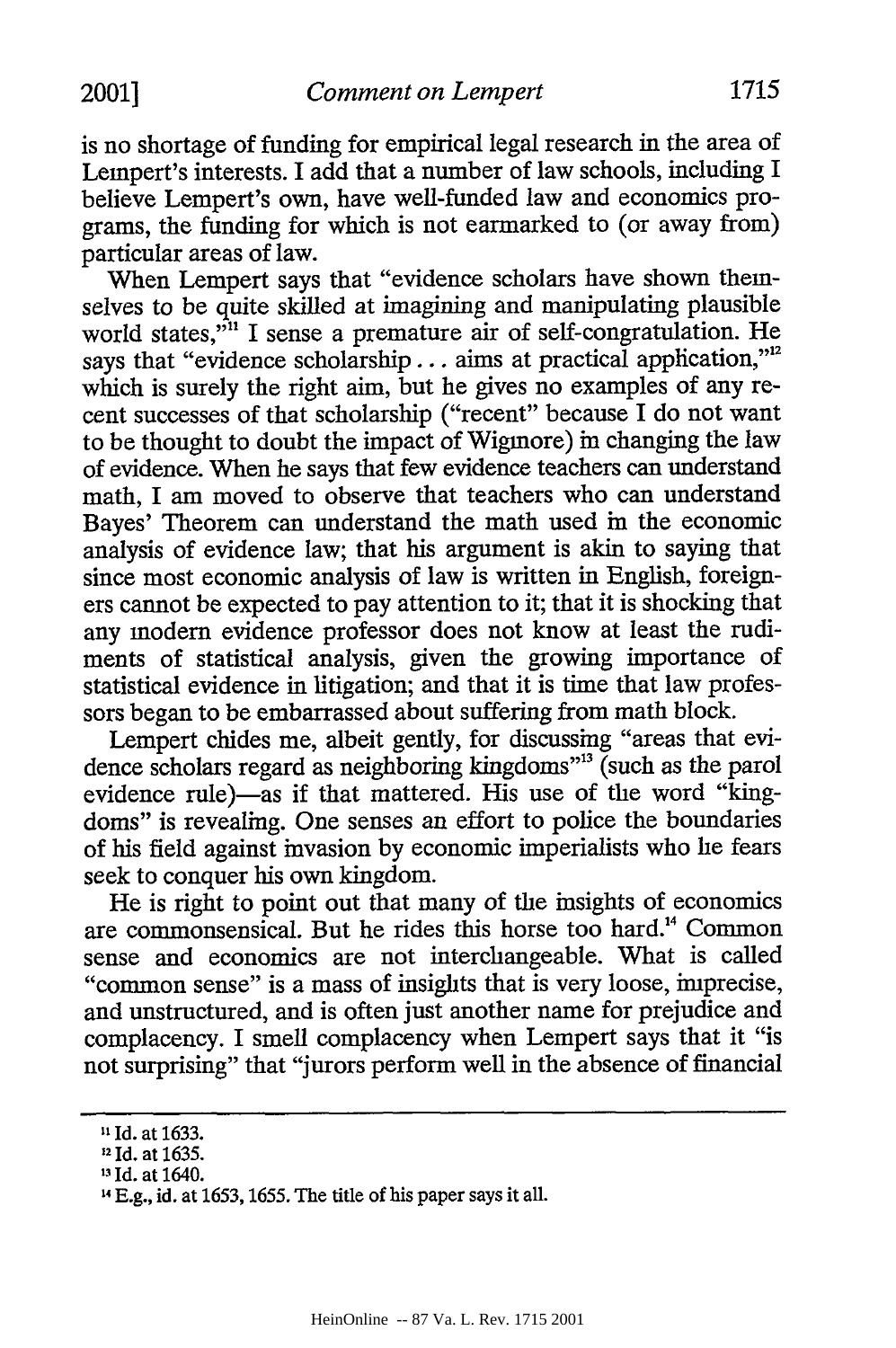incentives or career stakes"<sup>15</sup> and lets it go at that. The question of jurors' and judges' incentives is one of the most challenging that confronts the legal system, and it is central to the evidentiary process. Doubt stimulates inquiry; confidence in one's intuitions leads to premature closure.

Whenever economists train their sights on a new field of law, they encounter the objection that what they have to say is either obvious ("common sense")—nothing new ("since Bentham!"<sup>16</sup>) or obviously wrong. But if Professor Lempert is correct in conceding "the influence of simple economic intuitions on judicial analysis"<sup>17</sup> and in stating that "the rational actor perspective that is associated with economics is already well represented in evidence law" without the benefit of economics,<sup>18</sup> it would be surprising if economics had little to contribute to understanding and improving those laws.<sup>19</sup> Economics can aid the understanding of economics! Consider Lempert's remark that "[t]aking guilty defendants off the streets is likely to stop them from committing future crimes."<sup>20</sup> This is a truism, and yet it is misleading. If the elasticity of supply of some category of offenders is high, the main effect of imprisoning some or even many of them is to make room for their replacements rather than to reduce the rate of the offense. This is especially likely in the case of lucrative offenses such as drug dealing, about which Lempert makes the curious remark that "a conviction of a crime like drug dealing may bring little in the way of deterrence because so many people are convicted of dealing that an additional conviction has hittle marginal value."<sup>21</sup> Many are convicted because many are engaged in this criminal activity, and so an additional conviction may have as much deterrent effect as an additional conviction for a crime in which convictions are infrequent because the crime rate is low. (And of course it is not just the conviction, but the punishment, that is important, and punishments for drug crimes have become very severe.) On the same page Lempert notes, as a datum

**<sup>21</sup>**Id. at 1664 n.124.

<sup>&</sup>lt;sup>15</sup> Id. at 1660.

**<sup>16</sup>** Id. at 1639.

**<sup>11</sup>** Id. at 1676.

**is** Id. at 1623.

**<sup>19</sup>**See, as a modest example of what it can contribute, supra note 7.

**<sup>20</sup>** Lempert, supra note 2, at 1663. I take it he means while they are in prison, not necessarily after they are released.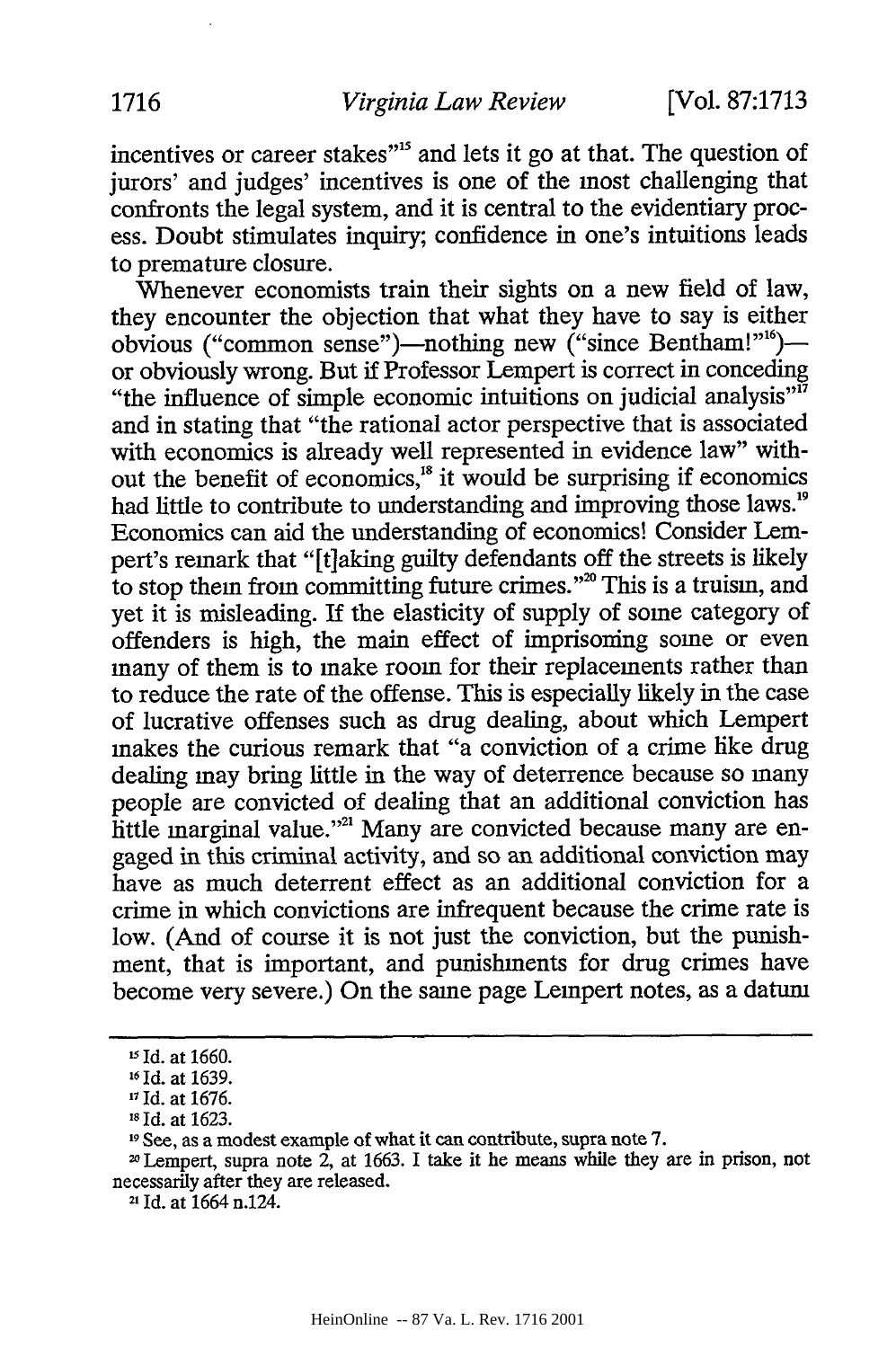contradicting the economic analysis, that the criminal burden of proof does not vary with the severity of the sanctions. It need not for efficiency to be maintained. The greater severity evokes greater investments in evidence gathering by both sides, producing (by sampling theory) greater accuracy, and thus fewer erroneous acquittals and erroneous convictions in the cases that carry the heavier penalties.

One salutary antipathy of economists is verbal mush, and so I tried in my *Stanford Law Review* article to banish talk about justice in evidence law. Lempert insists that "[t]here are many conceptions of justice and what it requires."<sup>2</sup> This is correct but not helpful-indeed it is the problem, not the solution. And it may not even be terribly relevant if economics already dominates evidence law. Lempert intones "justice" throughout his paper, yet without ever attempting to define it (or, perhaps I should say, them). His scattered references to "Kantian-type grounds,"<sup>23</sup> fairness, Rawls, legitimacy, torture, corrective justice ("justice between the parties"<sup>24</sup>), folk conceptions of justice ("justice... as an ideal to be realized in each case"<sup>23</sup>), and inequality, with culture and history thrown in for good measure, do not add up to a nourishing stew. The value of parsimony in scientific inquiry seems lost on Lempert. "Justice" in his hands is a putty used to fill in the chinks in his arguments, making the arguments nonfalsifiable. That way scientific progress does *not* lie.

The protracted but inconclusive discussion of Federal Rule of Evidence  $609^{26}$  at the outset of Lempert's paper<sup>27</sup> illustrates the danger of missing the forest for the trees if one insists on multiple dimensions of normativity. The basic question raised by Federal Rule 609, as it seems to me at any rate (but then I am a simplifier, not a complicater), is single and straightforward, though empirically unresolved: Is a previously convicted criminal more likely to lie on the stand than a person standing trial for crime the first time? Maybe so, because he faces a heavier punishment if con-

<sup>2</sup> Id. at 1651 n.85.

**<sup>2</sup>**Id. at 1665.

**<sup>24</sup>**Id. at 1669.

<sup>25</sup> Id.

<sup>&</sup>lt;sup>26</sup> Fed. R. Evid. 609 (impeachment by prior convictions).<br><sup>27</sup> Lempert, supra note 2, at 1624–30.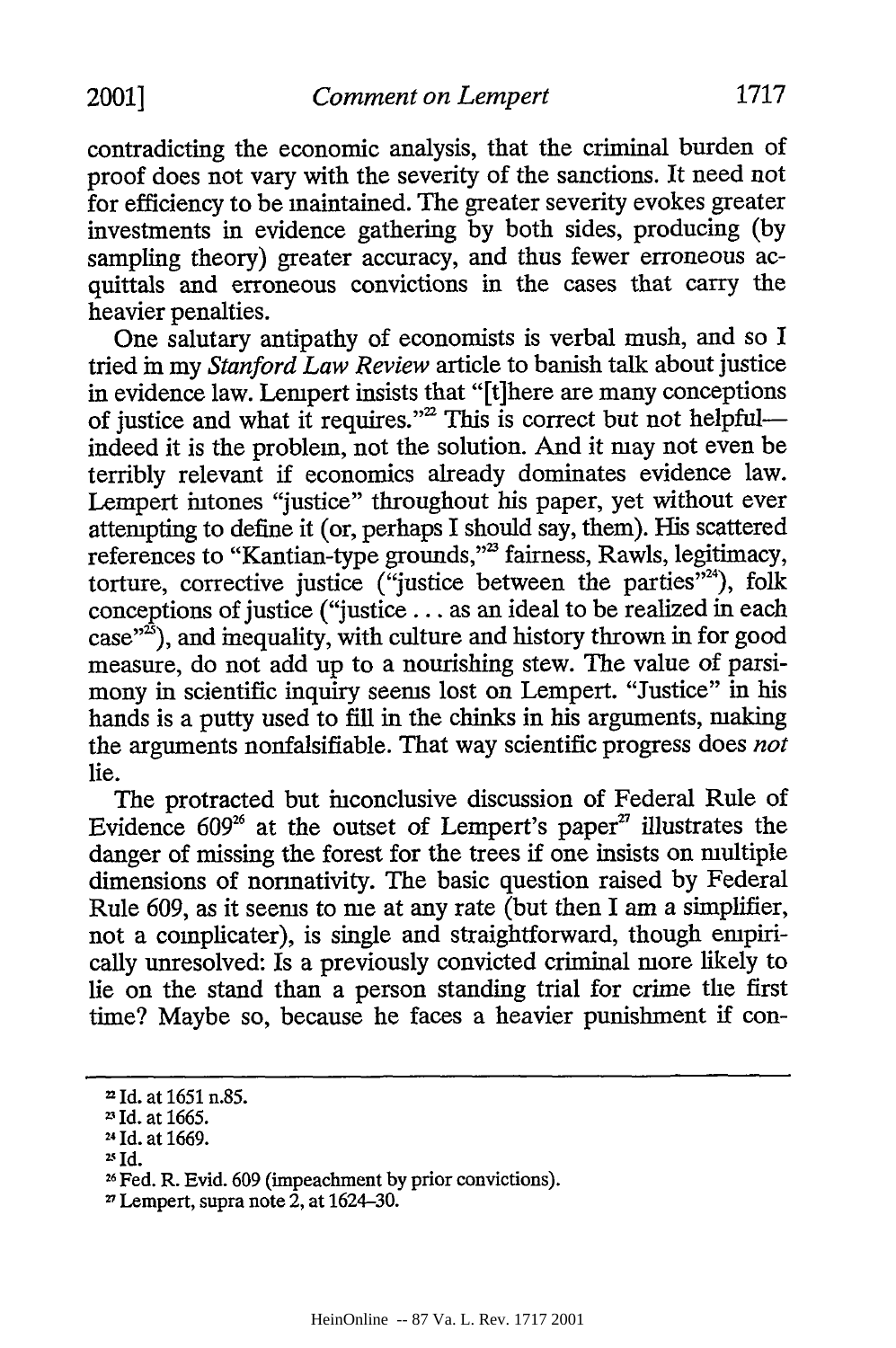victed than a first offender faces. But maybe not-maybe virtually *any* accused criminal will lie on the stand without compunction now that oaths are no longer taken seriously by many people (least of all perhaps by criminals)-and, if this is right, then the rule makes recidivists easier to convict even when they are innocent. That may perversely reduce the deterrence of recidivists, since if punishment is truly random, the threat of it creates no incentive to avoid criminal activity.<sup>28</sup>

These questions about Federal Rule 609 are difficult enough to answer without letting ourselves get sidetracked into inconclusive debates about "justice."

Speaking of random punishment, Lempert argues in what he thinks is disagreement with me that it can be a rational method of deterrence after all, which I denied in my article. But what he is discussing under the heading of random punishment, and pointing to in economic analysis, is not random punishment at all; it is collective punishment and hostage taking, which are neither random nor irrational. When the actual wrongdoer is difficult to identify, punishing the group to which he belongs gives the other members of the group an incentive to control his behavior, expel him, or report him to the authorities. (This is the economic rationale of *Ybarra v. Spangard*,<sup>29</sup> the "conspiracy of silence" case that ought to be considered an important evidence precedent rather than a subject only of the "neighboring kingdom" of tort law.) Killing hostages is cruel, but it is not random.

What is true about randomness in punishment is that the relation between procedural accuracy and deterrence is complex. I said in my article that the threat of *purely* random punishment would not deter punishable activity, and I stick to that claim, but I acknowledged that an *element* of randomness may increase deterrence.' A person who knows there is a risk that he will be punished for a crime he did not commit will have an added incentive to steer clear of whatever activity might give rise to an accusation. He will avoid association with known criminals; he will avoid shady practices on the borderline of criminality. This avoidance behavior (the ration-

<sup>&</sup>lt;sup>28</sup> See Posner, Law of Evidence, supra note 1, at 1526–27.

**<sup>2</sup>**154 P.2d 687 (Cal. 1944).

**<sup>3</sup>**See Posner, Law of Evidence, supra note 1, at 1483-84.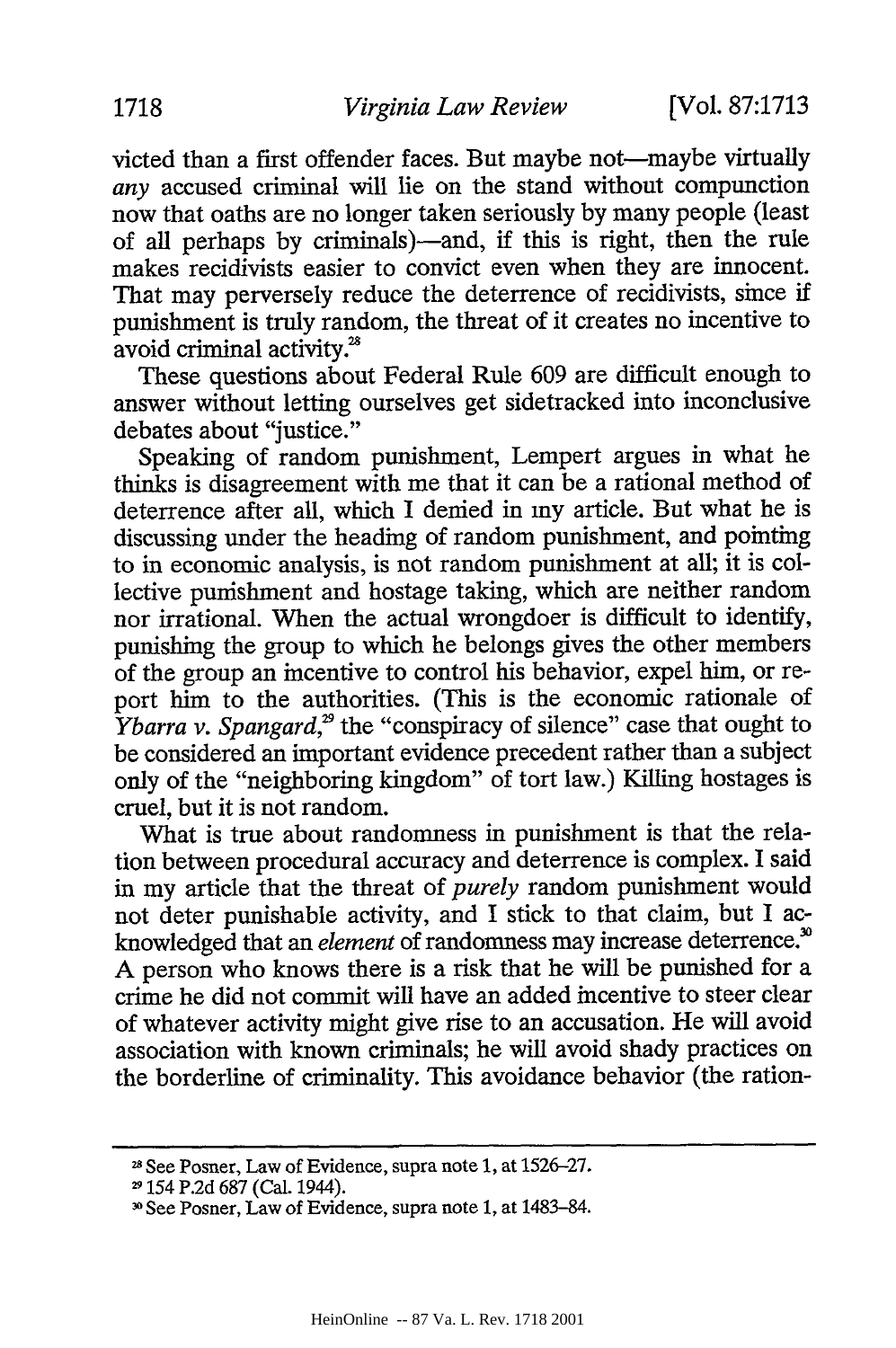ale for refusing to recognize a defense of reasonable mistake in statutory rape cases) will reduce the likelihood of his committing criminal acts as the result either of the pressure of associates or of a failure to calculate the borderline accurately or stay on the right side of it.

All this makes perfectly good economic sense.

Lempert criticizes me for ignoring what he terms organizational variables. My article does discuss them, but in terms of incentives, which is more precise; incentives are of course affected by institutional structure, though by much else besides. It is unclear to me how Lempert would go about conducting an analysis of organizations. With respect to that important and mysterious forensic institution, the jury, he is content to invoke civic duty and intrinsic satisfaction as juror motivations, thus indicating, as I suggested earlier, a lack of curiosity about human psychology. Commitment to the rational model of human behavior drives the economist to ask questions about the motivations of persons, notably judges and jurors, who are placed in an institutional framework that is designed to eliminate the usual motivations. How do people decide questions when there is nothing tangible at stake for them in the answers? Conventional evidence scholarship has little to say about this.<sup>31</sup>

Lempert questions my claim to have given an economic explanation for why there is a higher standard of proof in criminal than in civil cases. In this instance, at least, we should be able to use our common sense to figure out that the cost to an innocent person of being imprisoned (or executed) for crime is greater than the deterrent or incapacitative or other benefit of one more conviction, which, as Lempert himself emphasizes elsewhere in his paper, $<sup>32</sup>$  just</sup> slightly raises the probability of detection and conviction in the future. The stakes in the typical civil case for money damages are more symmetrical. The cost of the judgment to the defendant is offset by the benefit of that same judgment-a transfer payment-

**<sup>-&</sup>quot; I** took a whack at the issue in chapter three of my book *Overcoming Law,* "What

Do Judges Maximize?". Richard A. Posner, Overcoming Law 109-44 (1995).<br><sup>32</sup> Lempert, supra note 2, at 1646-47. He attributes to me the view "that verdict accuracy is a value that must be maximized to maximize efficiency." Id. at 1649. That *is* not my view (and, as a detail, I point out that efficiency is achieved, not maximized-it is not an aggregate). Accuracy must be optimized, not maximized; what must be maximized is the excess of benefits over costs of the evidentiary process.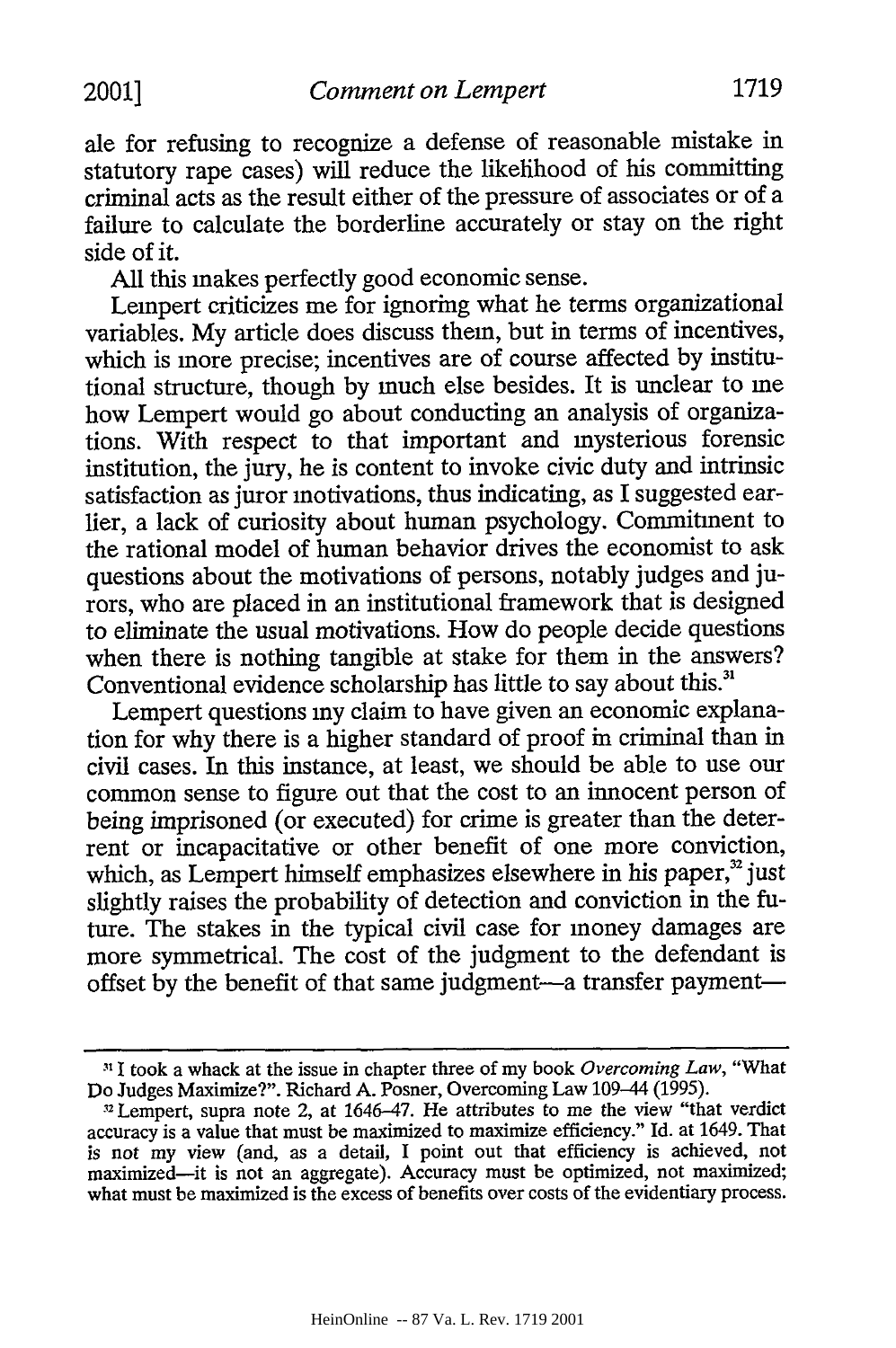to the plaintiff. To my suggestion that the procedural dice are loaded in the prosecution's favor in a criminal case, in part because most criminals are indigent and therefore represented-often appallingly poorly-by appointed counsel, Lempert responds that appointed counsel is an advantage that indigent criminal defendants have and indigent civil defendants lack. But "indigent civil defendant" is an oxymoron. No one sues people who lack the money to pay a judgment.<sup>33</sup> I would much rather be an impecunious tort plaintiff represented by a contingent-fee lawyer than an indigent criminal defendant represented by court-appointed counsel.

Turning to statistical evidence, Lempert says that "[fjor most legal purposes, the strength of apparent relationships is more important than significance levels."<sup>34</sup> I don't understand what he means by "strength of apparent relationships." What he should mean is that the *magnitude* of a correlation, and not merely whether it is statistically significant at conventional levels, is vital to determining what legal weight to attach to the correlation.<sup>35</sup> He attributes to me the view, which I do not hold, that only statistical significance matters, so that if a correlation is highly significant there is no need to consider whether its significance may not be an artifact of the study's design. And he advances the view, with which I disagree, that the precise significance level is irrelevant. Other things being equal, the higher the significance level, the more weight that should be given the correlation, as it is less likely to be spurious.

Lempert claims that what he calls "narrative relevance," the relevance of evidence that makes it easier for the judge or jury to understand the case without necessarily affecting the outcome, is inconsistent with an economic analysis of Federal Rule 403 modeled on the familiar economic analysis of the Hand formula for

**<sup>3</sup>If** the defendant, while lacking the money to pay a judgment, is insured (and hence attractive to sue), the insurance company will hire a lawyer to defend him.

<sup>34</sup>Lempert, supra note 2, at 1673. As a detail, it is not accurate to say that the concern addressed by significance levels is "whether it is plausible to suppose that an identified relationship results from chance rather than from the specific reasons the study's proponent proposes." Id. at 1672-73. Significance levels test the probability that the relationship would be observed even if it did not exist.

<sup>351</sup> have emphasized this in my recent study of the 2000 election fiasco. Richard A. Posner, Breaking the Deadlock: The 2000 Election, the Constitution, and the Courts ch. 2 (2001).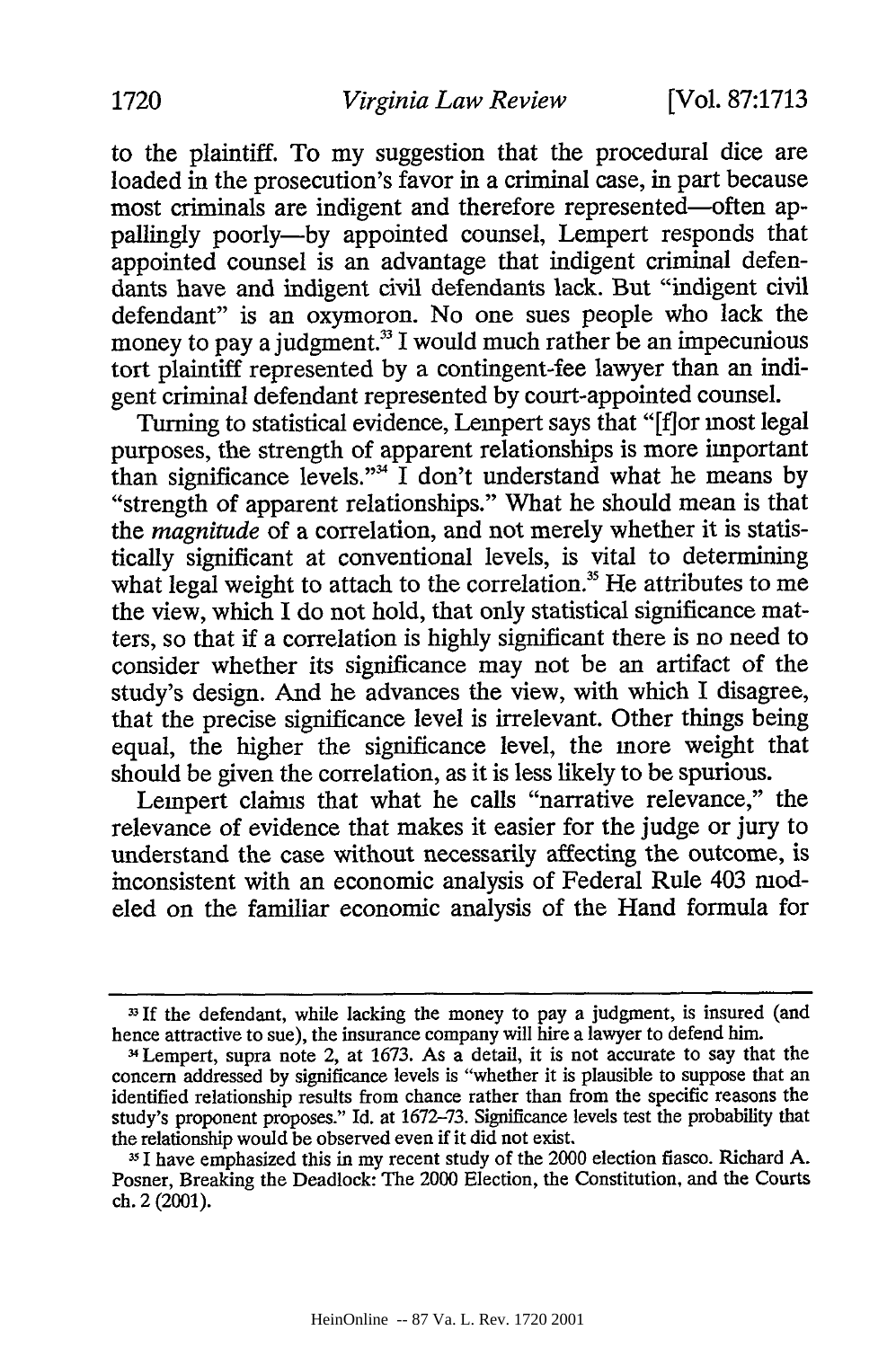determining negligence.<sup>36</sup> I do not understand him. Federal Rule 403 does not define relevance; it sets forth the considerations pro and con of the exclusion of relevant evidence and a formula for weighing the pros and cons against each other.<sup>37</sup> Relevance is defined in Federal Rule 401,<sup>38</sup> and, as I noted in my article, the definition includes what Lempert calls narrative relevance.<sup>39</sup>

Finally, Lempert's effort to show that economic analysis of evidence has no future because the previous economic literature on evidence has not been heavily cited is premature. The literature is both sparse and recent; at a minimum, a responsible statistical analysis of citations to it would compare the number of citations to it to the number of citations to a random sample of articles on economic analysis of law of the same vintages as the evidence articles.

My article on evidence is surely not the last word on the application of economics to law; it is barely the first. No single article could do justice to so large and complex and difficult a field as evidence. It is too soon to write off the application of economics to the law of evidence. Lempert says that while rational choice models can "be expanded to explain various aspects of trials,... when they are, they lose the power they have to make sense of some kinds of actions and decisions."<sup>40</sup> How does he know?

Professor Lempert wishes to strangle the infant in its crib.

Id. at 1661.

**<sup>6</sup>**Lempert, supra note 2, at 1678.

Fed. R. Evid. 403 ("Although relevant, evidence may be excluded if its probative value is substantially outweighed by the danger of unfair prejudice, confusion of the issues, or misleading the jury, or by considerations of undue delay, waste of time, or needless presentation of cumulative evidence.").

Fed. R. Evid. 401 ("'Relevant evidence' means evidence having any tendency to make the existence of any fact that is of consequence to the determination of the action more probable or less probable than it would be without the evidence.").

**<sup>&</sup>quot;** See Posner, Law of Evidence, supra note 1, at 1522 (discussing the Advisory Committee Note on Federal Rule 401). I remark there on the value of redundancy, contrary to the implication of Lempert, supra note 2, at 1680 n.175.